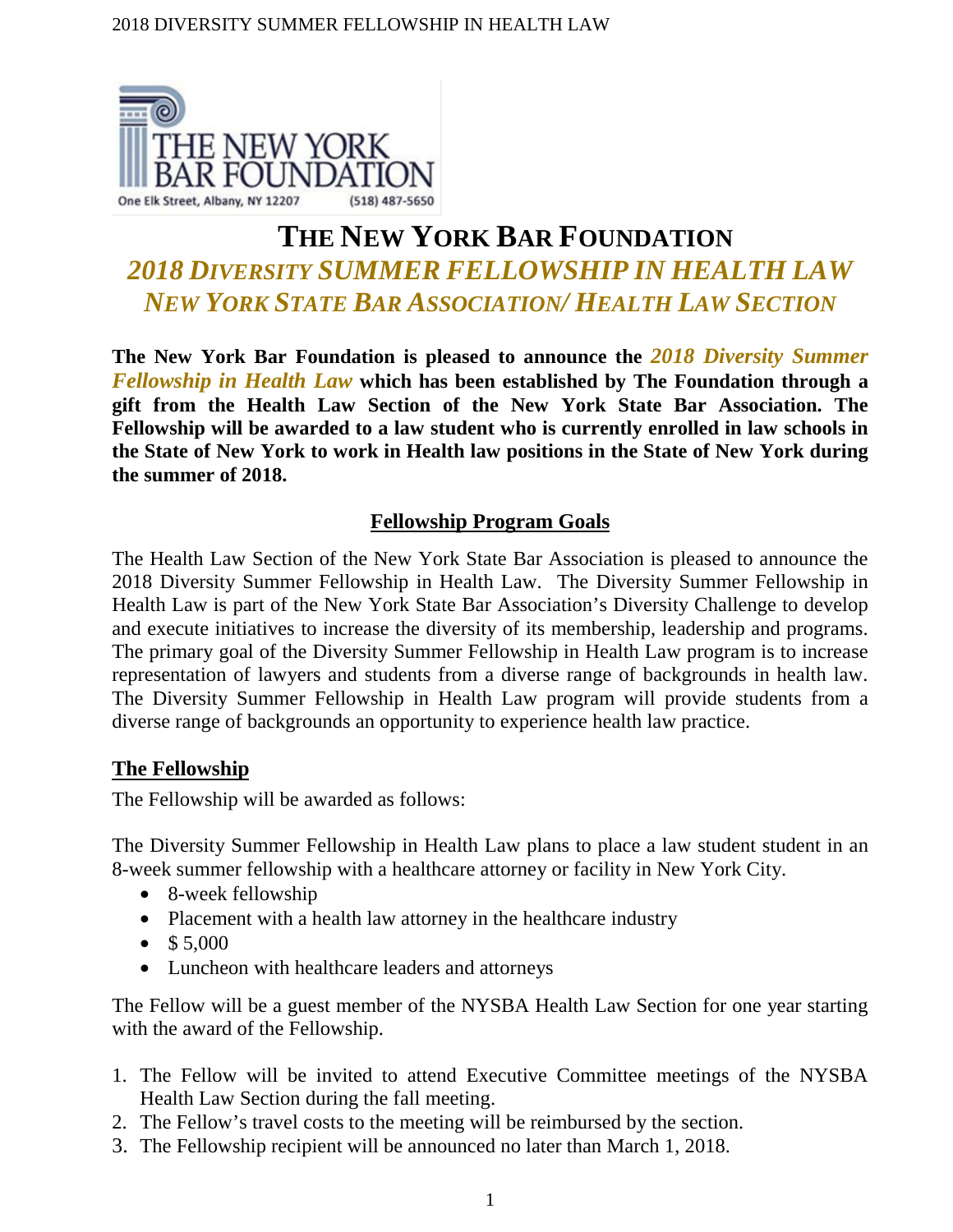#### **Eligibility**

The Fellowship is open to all students as of fall 2017 semester who are enrolled in a law school in the State of New York, who intend to practice law in New York State upon graduation, and who are capable of fulfilling the requested work hours and responsibilities. Fellowship finalists may be interviewed in person.

### **Fellowship Length**

The Fellowship will take place during the summer of 2018for a period of eight weeks from **June, 2018 to July, 2018**. The work requirement per week is 35 hours at the minimum but should not exceed 40 hours.

#### **Fellowship Requirement**

At the conclusion of the Fellowship, the recipient will be required to produce a summary evaluation report that may be produced as an article in the Health Law Section Newsletter and/or the Foundation's Newsletter.

## **Payment of Fellowship**

The student will receive \$2,500 at the beginning of the Fellowship from The Foundation with the remaining \$2,500 paid to the student from the site at the completion of the Fellowship (no federal or state income taxes will be withheld and a 1099 will be issued to the student by December 31, 2018). A 1099 will be sent from The Foundation and a 1099 will be sent from the site.

#### **Housing and Other Expense**

Housing, transportation and all other expenses to participate in the Fellowship will be provided by the student.

#### **Fellowship Application Requirements**

#### **The applicant must submit the following:**

- 1. A completed application (application form below)
- 2. Cover letter of interest
- 3. Unofficial undergraduate and law school transcripts
- 4. Resume
- 5. Two letters of recommendation
- 6. One writing sample on any topic, preferably to the Health Law.

#### **Deadline**

All hard copy material submissions must be postmarked on or before Monday, January 26, 2018. OR you may email the materials to **[ldorr@tnybf.org](mailto:ldorr@tnybf.org)** no later than 4:00 p.m. on or before Monday, January 26, 2018.

#### **Format**

If submitting application materials by email, the attachment file will be accepted in Microsoft Word and/or PDF format.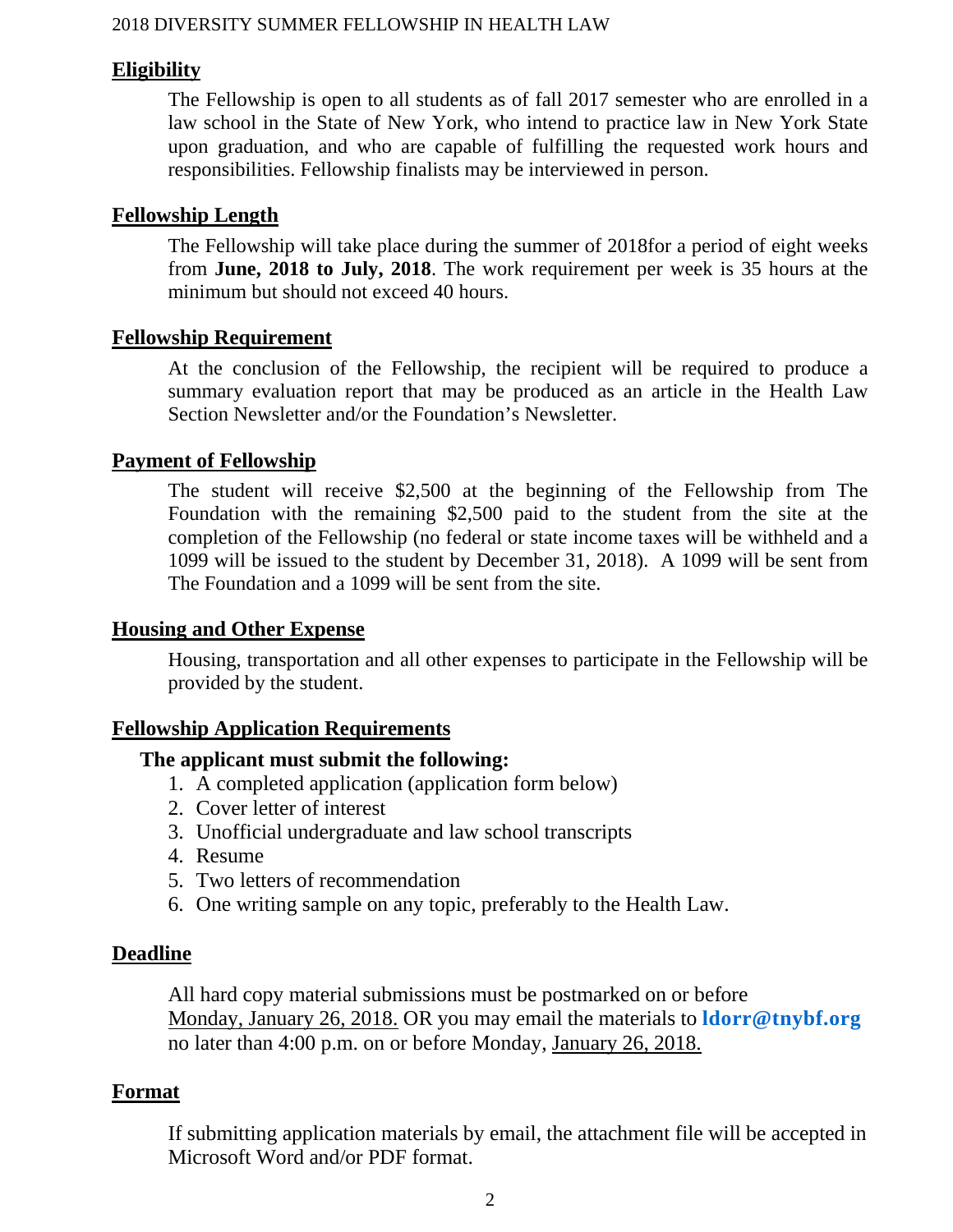## **Judging**

Criteria for judging applications will be:

- 1. Content and quality of application materials
- 2. Demonstrated interest in Health law
- 3. Work experience
- 4. Academic record
- 5. Leadership experience
- 6. Extracurricular activities and community service
- 7. Quality of written expression
- 8. Maturity, integrity and professionalism
- 9. Any other relevant factors

#### **Submission**

All materials must be submitted by mail with a postmark on or before Friday, January 26, 2018 OR by email no later than 4:00 p.m. on Friday, January 26, 2018.

Email submissions should be sent to moclair@tnybf.org, please include 'Health Law Fellowship' on the subject line.

## **Mail to:**

DIVERSITY SUMMER FELLOWSHIP IN HEALTH LAW THE NEW YORK BAR FOUNDATION ONE ELK STREET ALBANY, NY 12207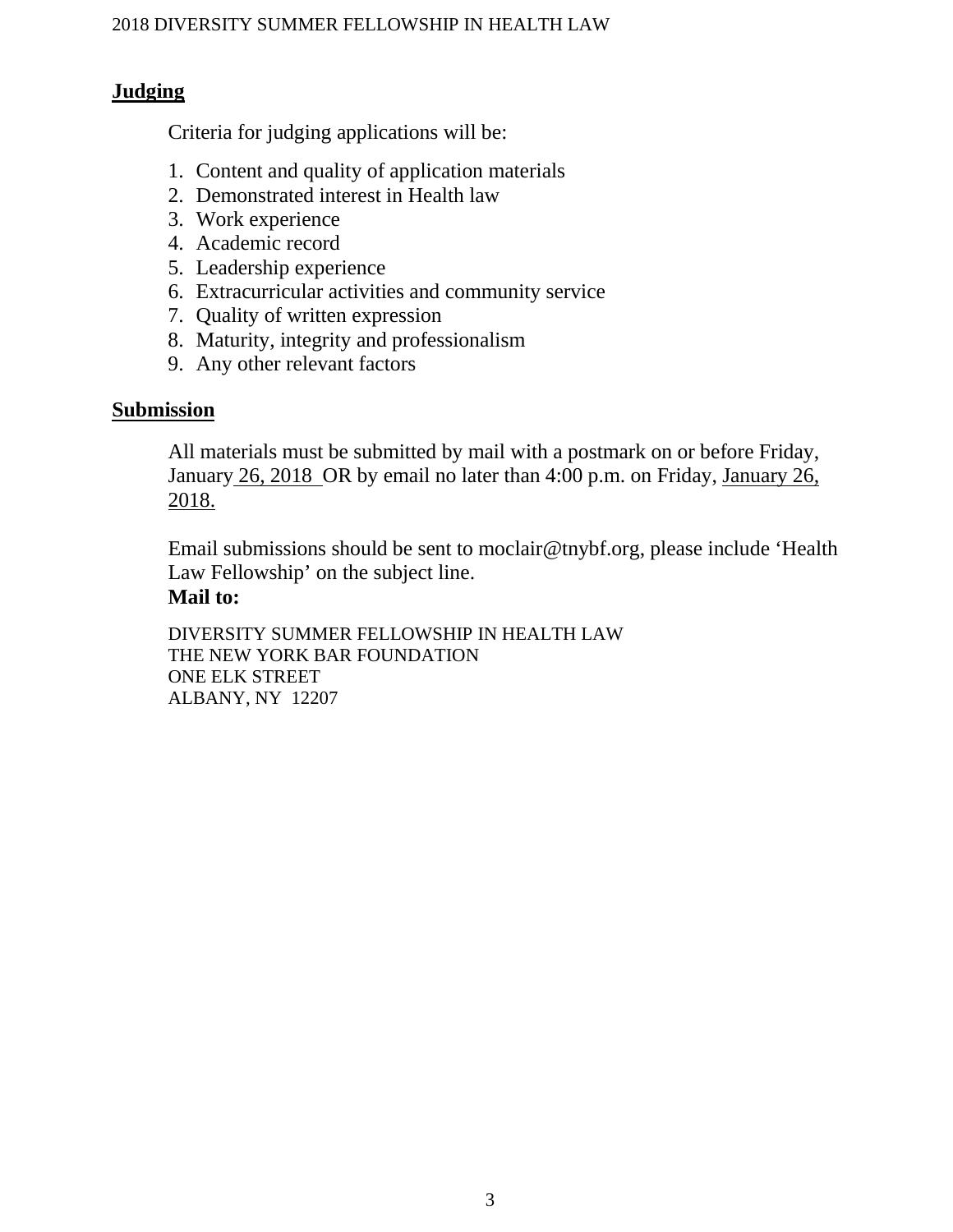The Diversity Summer Fellowship in Health Law was developed in 2011 by the Health Law Section of the New York State Bar Association as part of the Bar Association's Diversity Challenge to develop and execute initiatives to increase the diversity of its membership, leadership and programs and to evaluate the results.

The primary goal of the Diversity Summer Fellowship in Health Law program is to increase representation of lawyers and students from a diverse range of backgrounds in health law. The Diversity Summer Fellowship in Health Law program will provide students from a diverse range of backgrounds an opportunity to experience health law practice. The ultimate goal of the diversity effort of the Health Law Section is to create a network and forge relationships which will foster greater diversity among health law attorneys throughout New York State.

www.nysba.org

# *About* **THE NEW YORK BAR FOUNDATION**

Founded in 1950, The New York Bar Foundation is dedicated to aiding educational, direct legal services, and charitable projects aimed at meeting the law-related needs of the public and the profession. The Foundation solicits charitable contributions and provides funding for the following purposes:

- Increasing public understanding of the law
- Improving the justice system and the law
- Facilitating the delivery of legal services
- Enhancing professional competence and ethics

For more information about The New York Bar Foundation, go to

## www.tnybf.org

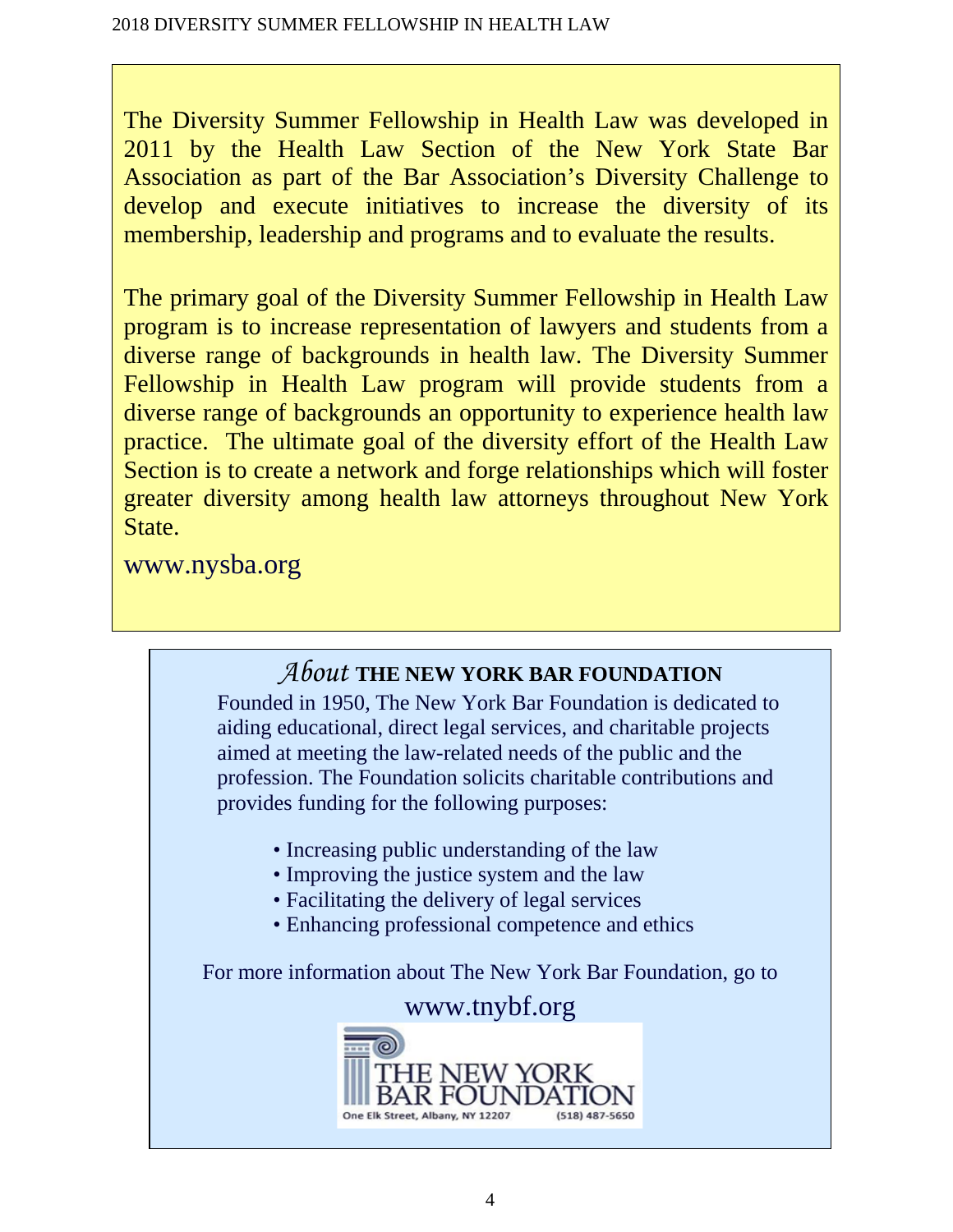## **2018 DIVERSITY SUMMER FELLOWSHIP IN HEALTH LAW**

*Provided by The New York Bar Foundation through a gift from the Health Law Section of the New York State Bar Association*

|                     | (if different)                                                                                                                                         |                                                                                   |       |                   |        |  |
|---------------------|--------------------------------------------------------------------------------------------------------------------------------------------------------|-----------------------------------------------------------------------------------|-------|-------------------|--------|--|
|                     |                                                                                                                                                        |                                                                                   |       |                   |        |  |
|                     |                                                                                                                                                        |                                                                                   |       |                   |        |  |
|                     | $\Box$ bay student                                                                                                                                     | Evening student                                                                   |       |                   |        |  |
|                     |                                                                                                                                                        | Year of Law School Study as of December 1, 2017: _______________________________  |       |                   |        |  |
|                     |                                                                                                                                                        | Intent to practice in New York in Health Law: ___________________________________ |       |                   |        |  |
|                     |                                                                                                                                                        | Please indicate membership in any of the following diversity groups:              |       |                   |        |  |
| $\Box$              | Asian or Pacific Islander — person having origins in any of the Far East Countries,<br>South East Asia, the Indian subcontinent or the Pacific Islands |                                                                                   |       |                   |        |  |
|                     | <b>Black/African American</b>                                                                                                                          |                                                                                   |       |                   |        |  |
| $\sim$              | Latino/a — person of Mexican, Puerto Rican, Dominican, Cuban, Central or South American<br>origin                                                      |                                                                                   |       |                   |        |  |
|                     |                                                                                                                                                        | Lesbian Gay Bisexual or Transgendered                                             |       |                   |        |  |
| ⊔                   | Native American or Alaskan native — person having origins in any of the original<br>peoples of America                                                 |                                                                                   |       |                   |        |  |
| ⊔                   | <b>Physically Disabled</b>                                                                                                                             |                                                                                   |       |                   |        |  |
| $\Box$              |                                                                                                                                                        |                                                                                   |       |                   |        |  |
|                     | <b>Prior Education</b>                                                                                                                                 |                                                                                   |       |                   |        |  |
| <b>College Name</b> |                                                                                                                                                        | Address                                                                           | Major | Dates<br>Attended | Degree |  |
|                     |                                                                                                                                                        |                                                                                   |       |                   |        |  |

\_\_\_\_\_\_\_\_\_\_\_\_\_\_\_\_\_\_\_\_\_\_\_\_\_\_\_\_\_\_\_\_\_\_\_\_\_\_\_\_\_\_\_\_\_\_\_\_\_\_\_\_\_\_\_\_\_\_\_\_\_\_\_\_\_\_\_\_\_\_\_\_\_\_\_\_\_\_\_\_\_